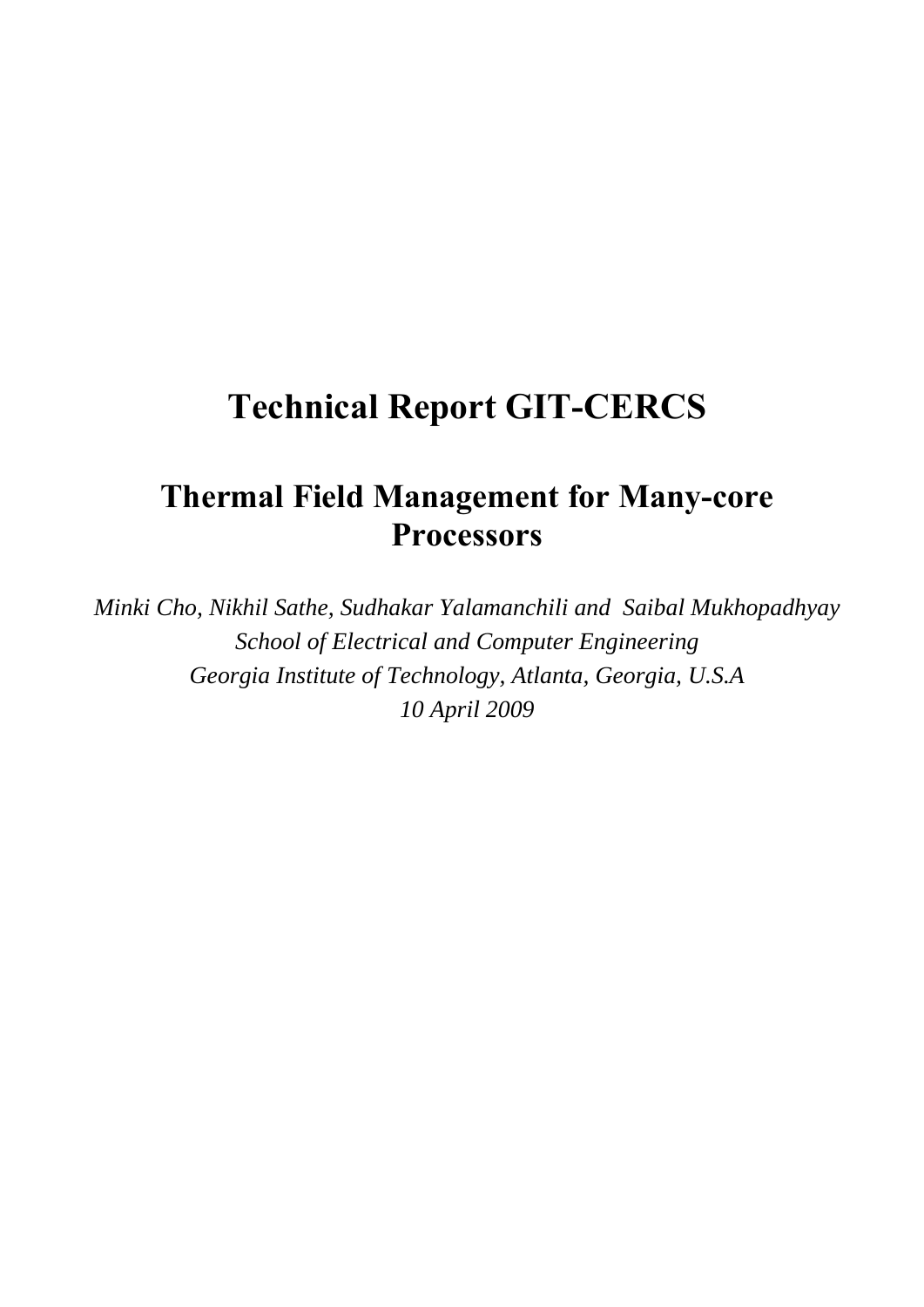# *Table of Contents*

- **1. Introduction**
- **2. Simulation Setup**
- **3. Temporal Gradient Extraction**
- **4. Spatial Gradient Extraction**
- **5. Spatiotemporal Extraction** 
	- **5.1. Hardware simplification for temporal extractor**

# **6. Discussions**

- **6.1. Sensor placements**
- **6.2. Reducing the Filter Complexity**
- **7. Conclusions and Future Work**
- **8. References**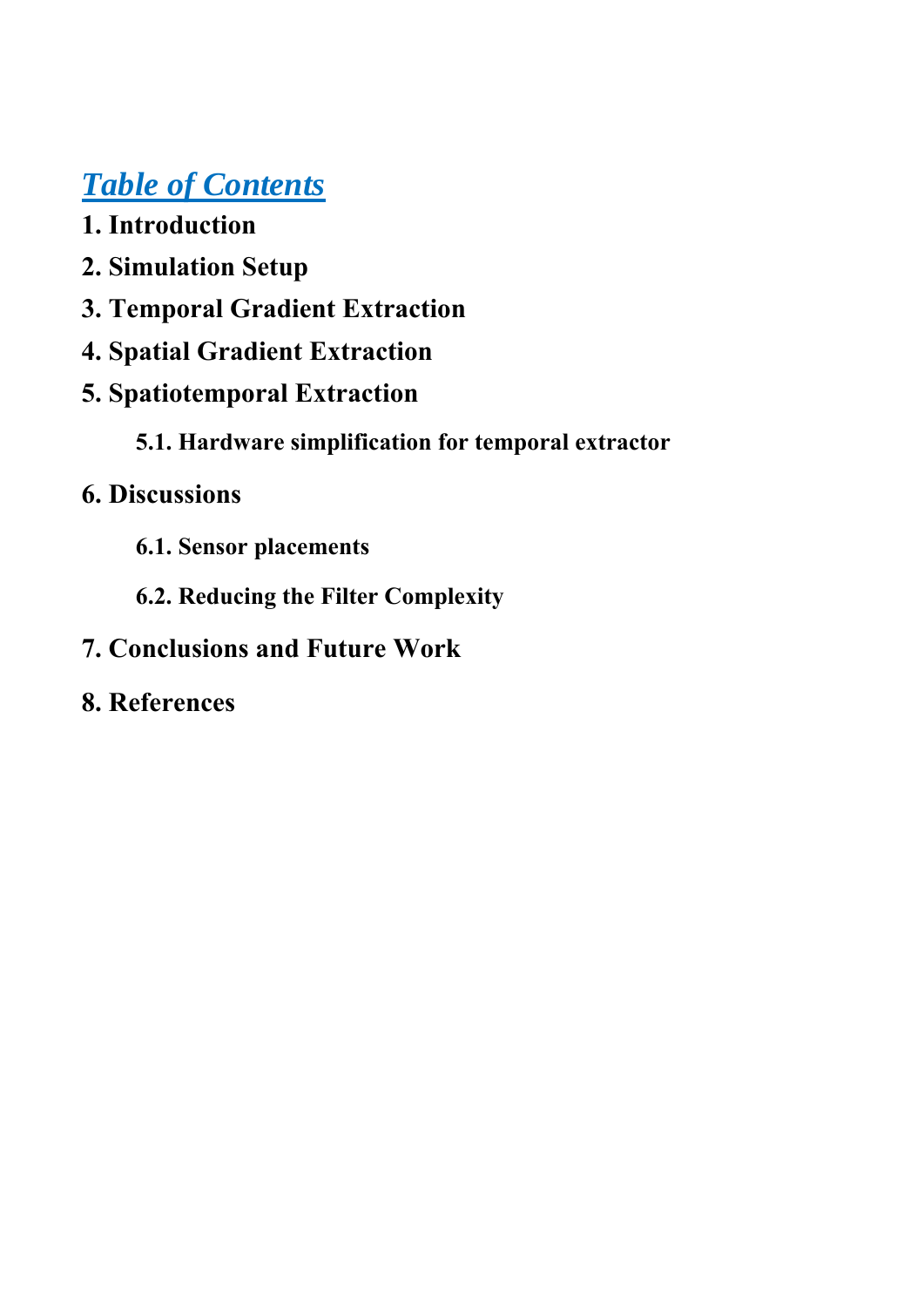### **Abstract**

*This paper first presents an analysis of the global thermal field in many core processors in deep nanometer (to 16nm) nodes under power and thermal budget. We show that the thermal field can have significant spatiotemporal non-uniformity along with high maximum temperature. We propose spatiotemporal power multiplexing as a proactive method to reduce spatial and temporal temperature gradients. Several power multiplexing policies are evaluated for a 256 core many-core processor in 16nm nodes which demonstrate that the simple cyclic core-activation can achieve highly uniform thermal field with low maximum temperature.* 

# **1. Introduction**

The semiconductor and computing industry is progressing towards chips with hundreds of on-chip cores. Moore's Law will be sustained by growth in the number of cores rather than frequency scaling. [1-2]. However, the increase in number of cores can far outweigh the reduction in power-per-core in successive technology generations, resulting in unsustainable growth in chip-power and die-temperature. Thus we find that the power and thermal budget will limit the number of cores that can be simultaneously active. To overcome these limits requires a comprehensive look at the process of power consumption, heat generation, and management of thermals across the die – thermal field management.

The management of maximum on-chip temperature is an integral part of integrated circuits (IC) in sub-100nm nodes [3- 7]. A higher on-chip temperature can cause functional failures and/or degrade circuit reliability [3, 8]. ICs in nanometer nodes experiences significant dynamic variation in the power dissipation due to workload variations or run-time power control methods. This results in temporal variation in temperature or thermal cycles. Large and fast temporal variation in temperature (i.e. faster thermal cycles) is also detrimental to circuit reliability [3]. Finally, on-chip spatial variation in power results in spatial gradients in on-chip temperature. A higher spatial gradient results in different operating parameters (e.g. different delay) for circuit blocks within a chip causing functional failures. Further, the higher maximum temperature and spatiotemporally non-uniform temperature distribution also increase the cooling energy [9]. Hence, reducing the maximum temperature and maintaining the spatiotemporal uniformity of on-chip temperature is very important for energy-efficient and reliable computing.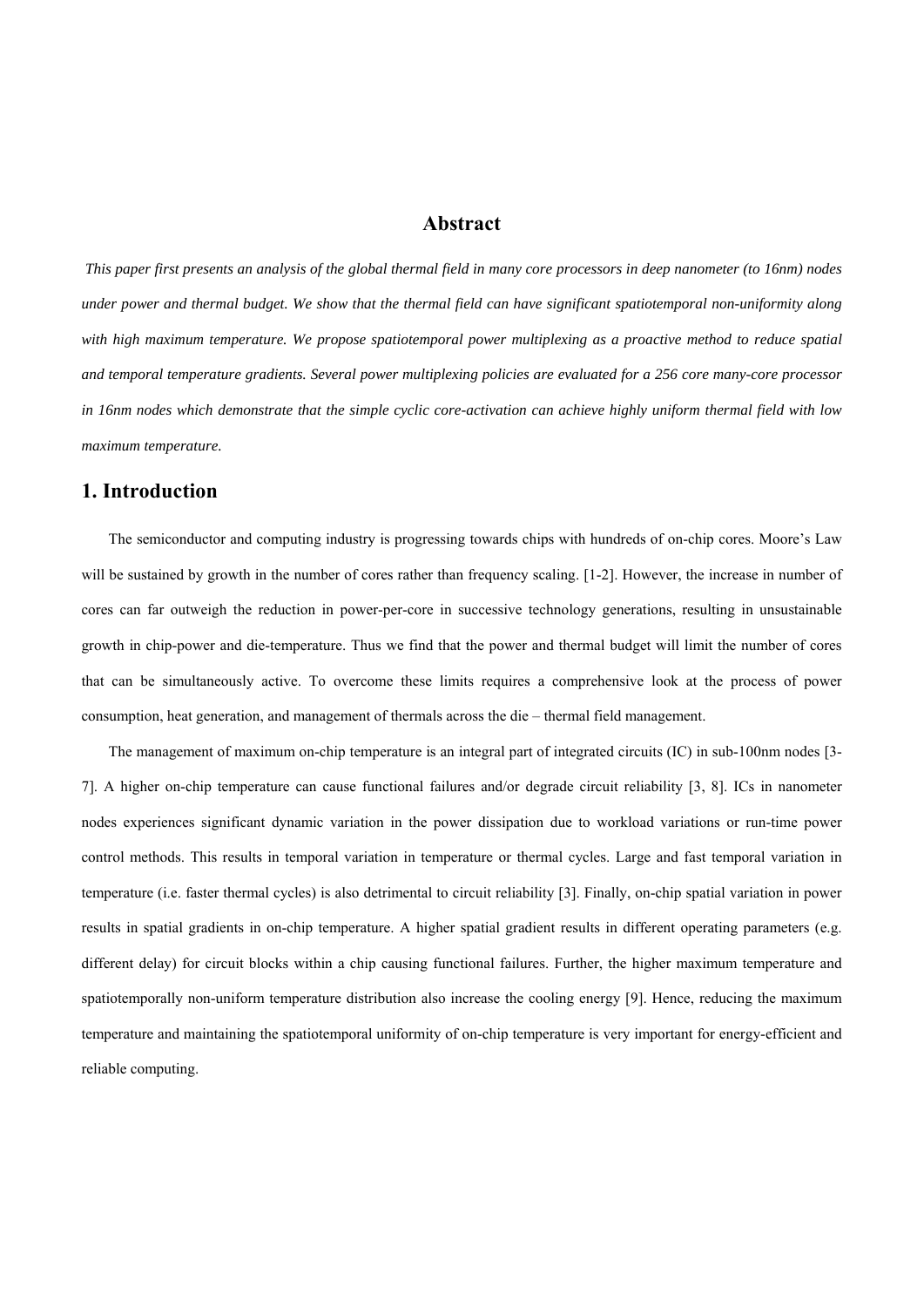

**Fig. 1: Limits to active cores (a) power, and (b) temperature.** 

The management of the maximum temperature in single or multi-core processors has received significant attention over the years. The basic principle that has been explored is to distribute the heat dissipation in space or time. For single or fewcore systems with pre-defined locations of hotspots (i.e. regions with higher temperature) thermal-aware floorplanning methods have been developed [10]. On the other hand, dynamic thermal management (DTM) and dynamic voltage frequency scaling approaches (DVFS) have been explored to distributed heat generation in time to reduce the *maximum temperature* [3- 7]. For DTM, power-aware scheduling techniques have been considered for single processor systems [4]. Chaparro et. al. considered thread migration (TM or core hopping) and DVFS techniques to reduce maximum temperature and improve performance in multicore architecture with 16 cores [5]. Coskun et. al. discussed spatial gradient and thermal cycles as important factors along with maximum temperature for multiprocessing SoCs [3]. The reactive thermal management strategies, such as thread migration, have been combined with scheduling policies to reduce the hotspot and temperature gradient in space and time [3]. However, there has been minimal effort to recognize and manage the global distribution of heat/temperature in many-core processors.

This paper presents insights on the thermal fields for many core architectures in deep nanometer nodes (to 16nm), proposes proactive policies to simultaneously control the maximum temperature and spatiotemporal uniformity of temperature, and assesses the performance of these policies. Since we aim to analyze and manage the thermal field instead of only maximum temperature, the proposed approach is referred to as **'***thermal field management***'**. This paper makes following contributions:

- We analyze the thermal field in a many-core processor in extremely scaled technology nodes and illustrate the challenges in thermal field management.
- We propose proactive *spatiotemporal power multiplexing* as a principle for thermal field management to redistribute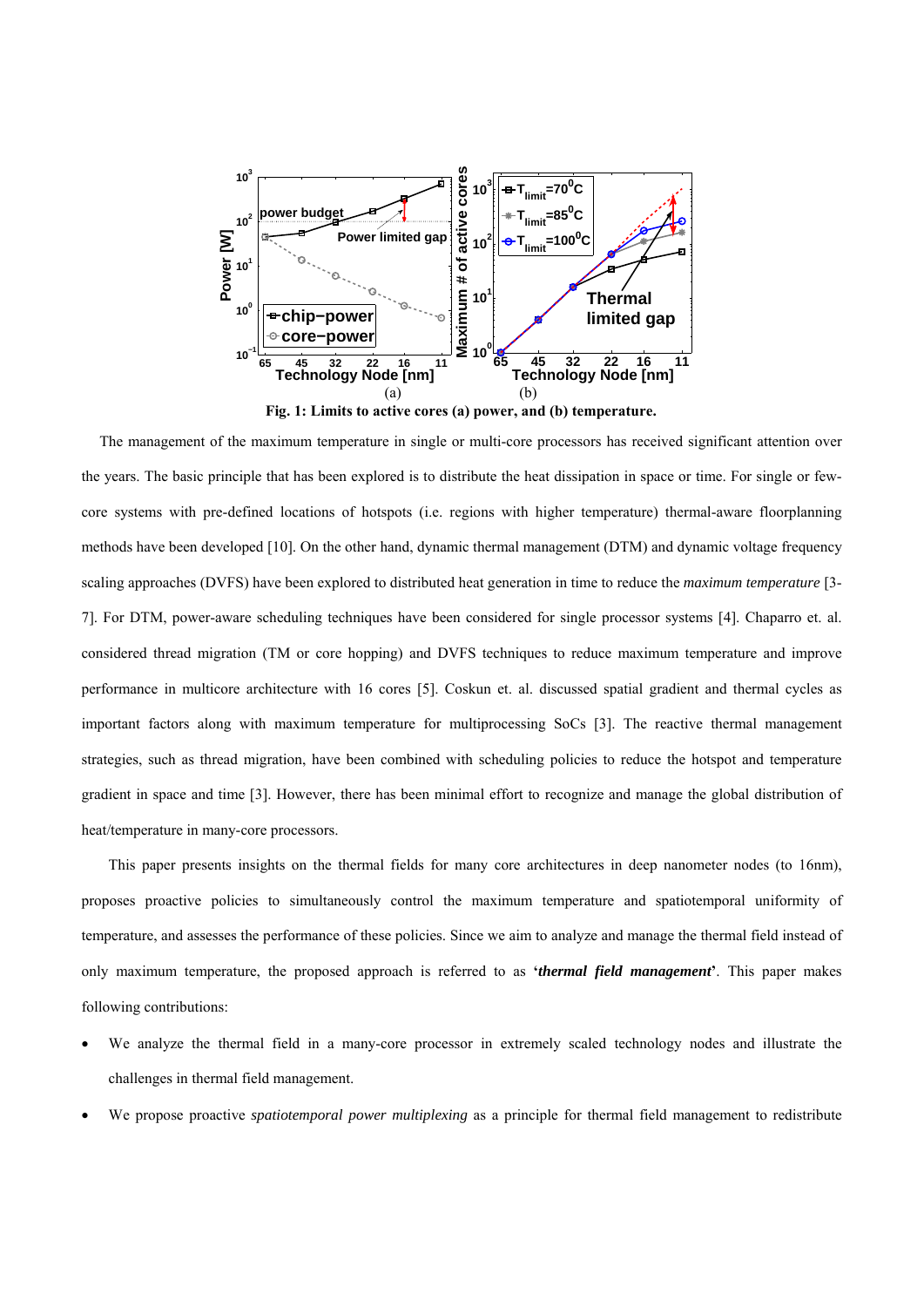

**Fig. 2: Limitation of fine control for DVS (a) voltage vs frequency, and (b) voltage change for 20% frequency reduction** 

heat generation in both space and time.

- We present different policies for the spatiotemporal power multiplexing and analyze its impact on spatiotemporal uniformity and maximum temperature.
- We analyze the energy-efficiency of the proposed approach considering on-chip delay and leakage variations.

The effectiveness of the proposed approaches is evaluated considering a predictive 256 core system at International Technology Roadmap of Semiconductor (ITRS) predicted 16nm node [1]. Our approach can achieve uniform spatiotemporal thermal field and reduce the maximum temperature across the chip.

# **2. Analysis of the Thermal Field**

We first analyze the power/thermal behavior of many core processors at deep nanometer technologies using the methods described in Section 5. We consider a tile-type architecture where the set of tiles (cores) are arranged in two dimensions [11, 12]. The cores are connected by a mesh network. The core complexity (simple cores with 16 million gates) and frequency (3GHz) is assumed to constant over technology generations. The technology driven core power estimation tool proposed by Sekar et. al. [13, 14] and the ITRS predicted technology parameters [1] were considered in the analysis. We arrive at the following important observations.

**1.** *Thermal/power limited capacity of many-core processor:* We find that the power and thermal budget will limit the number of cores that can be simultaneously active in a many-core processor. This is illustrated in Fig. 1 considering a 4X increase in the number of cores per generation (complexity and frequency was kept constant). Note that the reduction in the total power (active and leakage) per core is more than overshadowed by the increased number of cores. While the exact values of the power consumed and peak temperature will depend on the specifics of the device and processor architecture, we find the presence of the power/thermal limited capacity to be a fundamental architectural limitation to be explicitly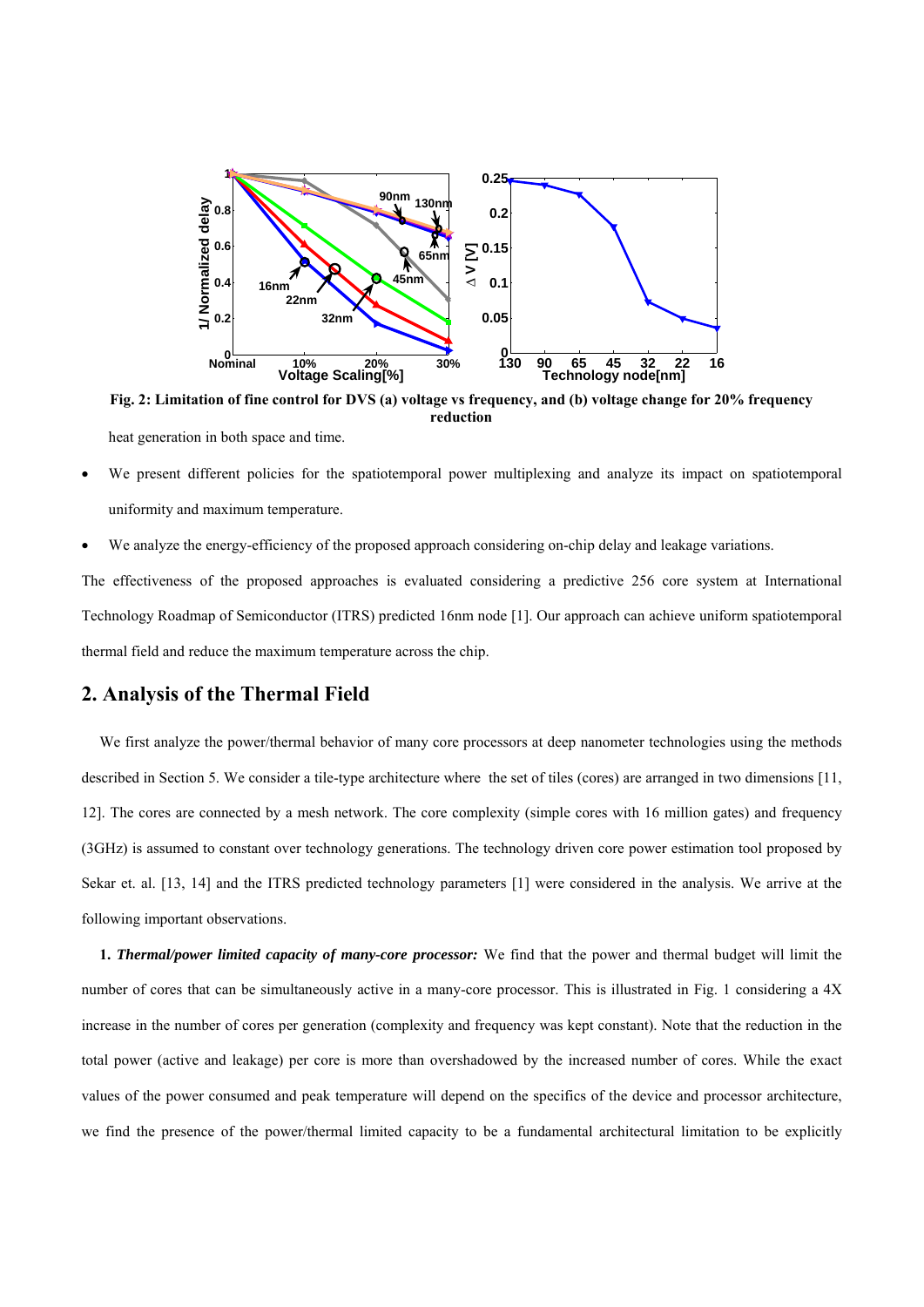managed and overcome.

**2.** *Activate-deactivate core control for power management:* We observe that the effectiveness of DVFS will reduce with scaling. This is illustrated in Fig. 2 considering circuit simulations of delay-voltage characteristics of an 8-stage FO4 ringoscillator at different predictive technology nodes [15]. For a target frequency reduction the opportunity for voltage reduction reduces at scaled nodes. For example, the allowable voltage reduction for a 20% frequency reduction target at 16nm node is only 5% or ~40mV (considering ITRS predictions of ~0.7V supply voltage). This suggests the utility of finegrain DVFS will be limited at best. We predict that core level power management is better performed using activatedeactivate control. The deactivated cores employ clock and supply gating and dissipate negligible power. The recent developments of many-core system supports this need for fine-grain activate-deactivate control of cores [12]. The increased process variation with scaling will also limit the opportunity for fine-grain DVFS.

#### **2.1. Structure of the Thermal field in Many-Core Processors**

Based on the above mentioned observations, we predict that at deep nanometer nodes effective power management approach is to operate each core at nominal power and control the number of active cores. If cores are activated on a schedule such that the number of active cores is fixed and less than the total number of cores, the workload and locations of the active cores vary over time. The interaction of this execution principle with physical nature of heat flow creates a *spatiotemporally non-uniform global thermal field.* The physical properties of heat flow, such as spatial and temporal variations, do not scale with area of the cores. Thus with the reduction of the physical area of a core across technology generations the temperature variation across the physical area of a scaled core continue to diminish until from a thermal perspective, each active core behaves as a thermal hotspot creating 'distributed hotspots' across the on-chip thermal variations. This increases the on-chip spatial gradients in thermal field (Fig. 3a). Both the location and temperature of the hotspots can change over time as the location of the active cores change. This creates a spatiotemporally non-uniform and non-deterministic global thermal field. In contrast, in modern low core count architectures hotspot locations are known, e.g., the register files. On the other hand, as each core experiences sequences of active-inactive states, there will be temporal variations in the core temperature (thermal cycles). The activation-deactivation sequence as well as temporal variation in workload of the core will have a strong impact on this temporal thermal gradient (Fig. 3b). Unlike the case of single or few core systems where maximum temperature mainly depends on the total power dissipation, in many-core processors the maximum on-chip temperature will depend on both the number (i.e. total chip-power) and location of the active cores. For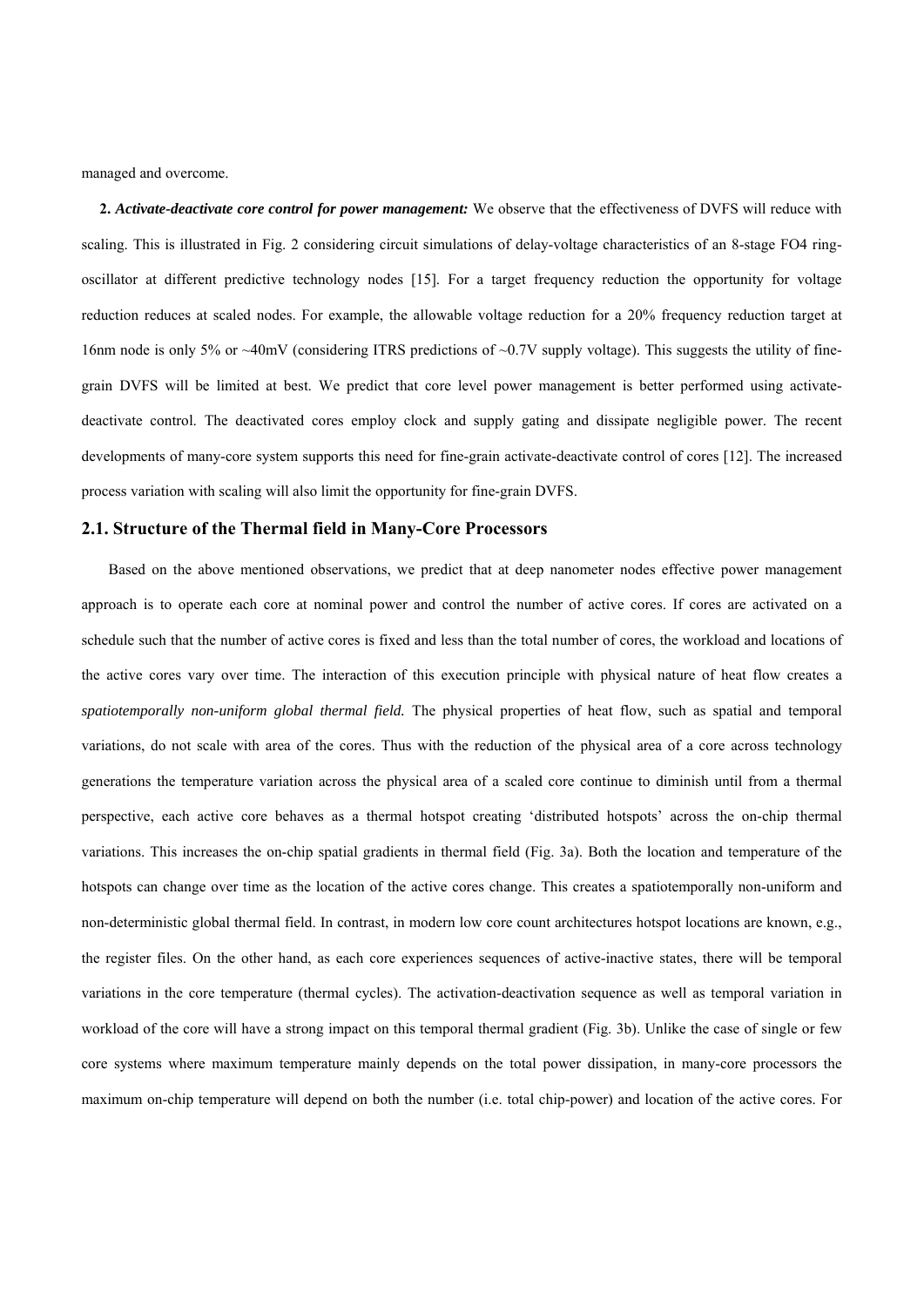

example, same number of active cores but their different locations can result in 20°C change in temperature (Fig. 3c). If active cores are concentrated in a physical region of the chip (a physically compact set), the maximum on-chip temperature can rise faster and rise to a higher value. Hence, the power dissipation and thermal field in many-core processor has a complex time-varying relationship. Note if we assume all cores are always active we approach a special case of the generic thermal field discussed above that has spatial uniformity [16]. However, such an analysis neglects the technological trends in power-per-core and does not consider the challenges to arbitrary reduction of computation power under process variation while maintaining accuracy of the computation.

# **3. Basic Principles for Thermal Field Management**

The primary goal of thermal field management is to reduce the spatial variation in temperature across cores and temporal variation at a core, i.e., we seek to maintain a uniform spatiotemporal field while minimizing the maximum temperature (Fig. 4). The thermal field is characterized using the following metrics (Fig. 4).

- *Spatial gradient*: The temperature difference between two adjacent cores at a given time.
- *Spatial difference*: The difference between maximum and minimum on-chip temperature at a given time.
- *Temporal gradient*: The temporal temperature variation a core experiences within a short time interval  $(\sim 10{\text -}100\mu s)$ .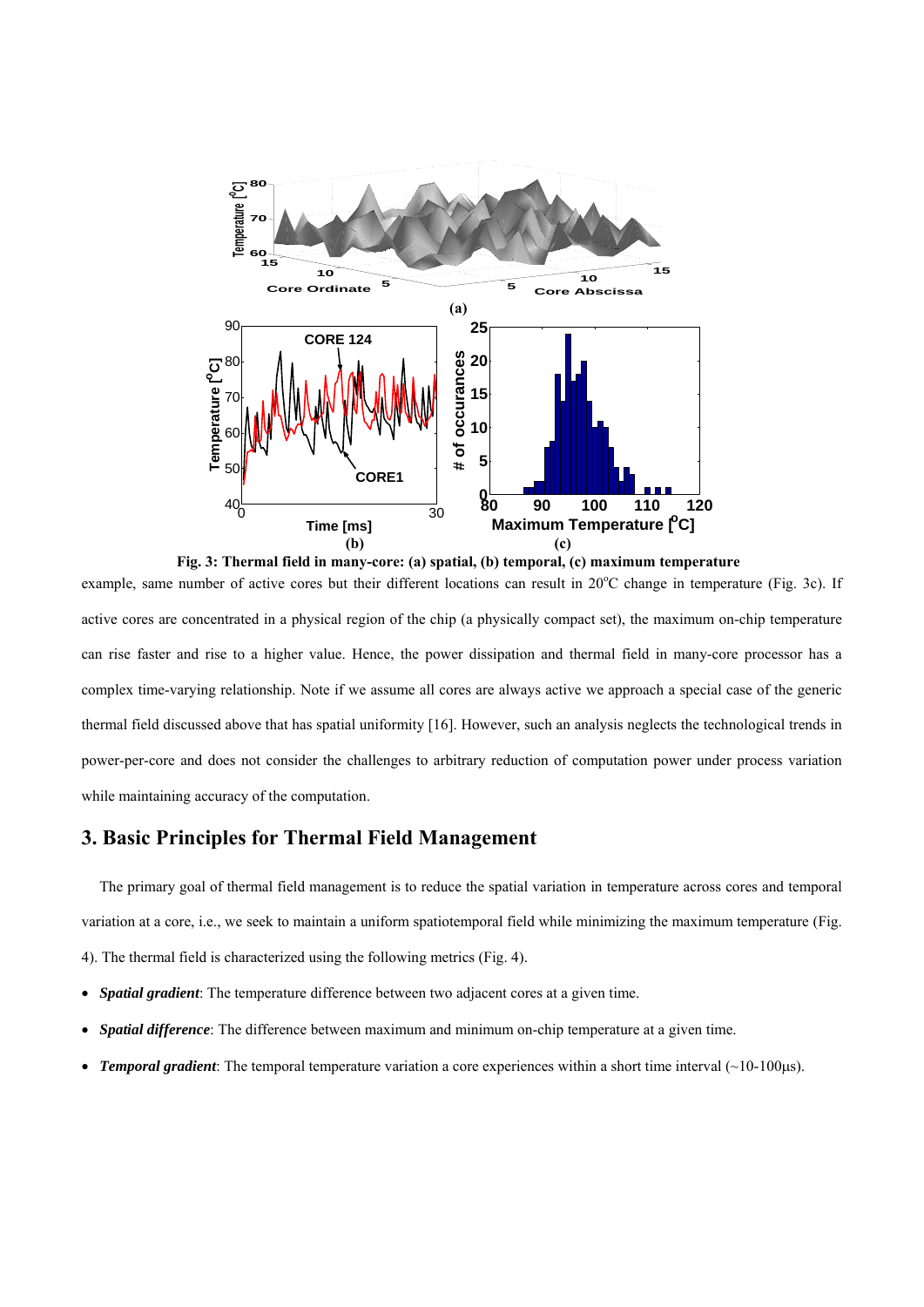![](_page_7_Figure_0.jpeg)

• *Temporal difference*: The difference between the maximum and minimum temperature for a core over a long time period  $(-10ms)$ .

#### **3.1 Spatiotemporal Power Multiplexing**

Consider a 256 core processor at the 16nm technology node with a target throughout equivalent to 64 active cores (each active core dissipates ~1.5W as per our model from Section 5). We now consider the methods for distributing the heat generation in space and time. First, we consider a spatial approach with 64 active cores distributed spatially in the entire die (i.e. die-area for a 256 core processor, low power cache memory between neighboring cores). We call this approach "*Selected Core On"* (Fig. 5). Next we consider distribution of heat over time by activating all cores and turning 'all' of them periodically (Fig. 5). This condition is called "*Full core on and off"* since all cores are active during same time interval and off periodically. Our approach is to distribute the heat in both space and time –i.e. we select a set of 64 cores and keep them on for a given period of time (time-slice). The power is migrated to a different set of 64 cores in the next time-slice. As over time the total power is multiplexed between different spatially distributed core sets, we refer to this as *spatiotemporal power multiplexing*. Note that a 64 core die (all cores are physically close and active) would have much higher power density and temperature compared to all the above cases (e.g.  $110^{\circ}$ C in our simulation at predictive 16nm node).

#### **3.2 Thermal equivalent RC network**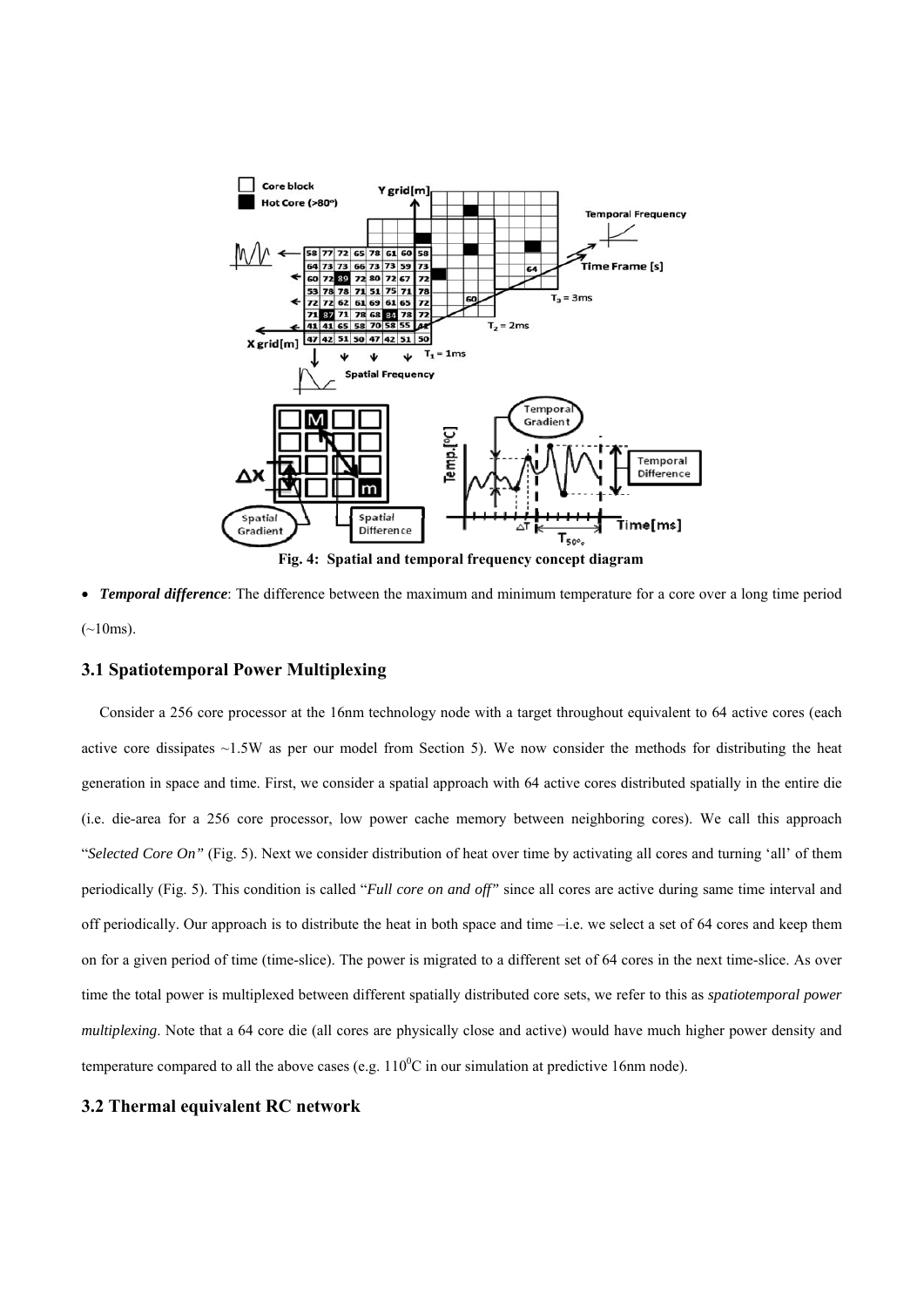![](_page_8_Figure_0.jpeg)

First, we physically explain the advantage of the spatiotemporal power multiplexing using a thermal RC circuit (Fig. 6, represents a 4 core system). The heat generation is represented by the current sources and the voltage at each node represents the temperature. For the spatial ('*Selected Core on'*) one current source remains always active. The temporal ('*Full Core on and off*) and spatiotemporal ('*Cyclic*') cases consider pulsed current source (Fig. 6). For the temporal case, all sources are activated and deactivated simultaneously. In spatiotemporal mode, each source is active at the successive time-intervals and only one source is active at a time. For all these approaches average current (i.e. heat generation) over time is constant (equivalent to that of one current source).

Since a single core (i.e. current source) is always active with the s*elected core on* case it allows maximum temperature to rise at the active location and create high temperature difference. However, as the cores are not deactivated thermal cycles are low. The temperature behavior for the temporal and spatiotemporal case depends on the time-slice interval. First we explain the effect of time-slice interval on the spatiotemporal multiplexing based approach. If the current source is activated (deactivated) for a smaller time (i.e. smaller time-slice) the thermal capacitor at that location gets less time to charge (discharge). Thus a faster time-slicing reduces the voltage change across the thermal capacitors between two activations leading to a lower thermal cycles. Further, a faster switching allows less time to develop voltage difference across the lateral resistors resulting in less spatial variation in temperature (i.e. voltage) across the different nodes. Finally, a lower rate of increase in temperature in all locations implies a lower maximum temperature. Hence, for spatiotemporal power multiplexing a faster time-slicing can better manage the physical heat flow and leads to a reduced maximum temperature and lower spatial and temporal variations. However, the advantage diminishes if the time-slice is reduced beyond a certain point. The effect of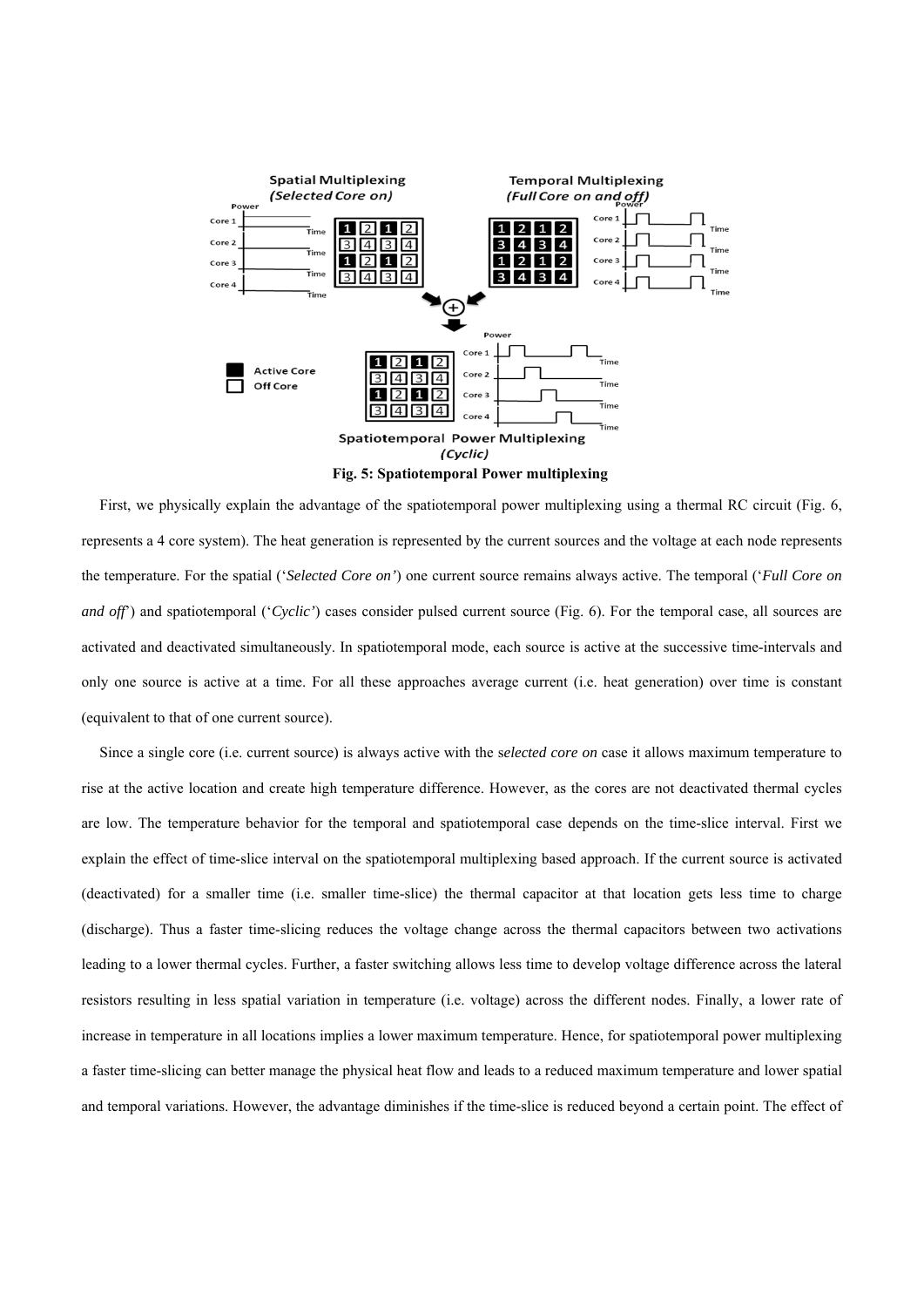![](_page_9_Figure_0.jpeg)

**Fig. 6: RC Equivalent Circuit Analysis: (a) circuit, (b) maximum temperature, (c) spatial gradient, (d) temporal gradients.** 

time-slicing for the temporal (i.e. *full core on and off*) case is similar to the spatiotemporal case explained earlier. However, as the overall heat generation (i.e. total current) during the active period is much higher, the temperature rise at a much faster rate and to a higher value. Similarly, the temperature reduction is also higher. For a given timeslice, *full core on and off* case results in a higher maximum temperature and temporal gradients, particularly, for larger time-slice intervals (Fig. 6).

The above observation is verified using full-chip thermal simulations of a 256 core system with a targeted throughput equivalent to 64 active cores (Fig. 7). Fig. 7 shows that the *selected core on* case has low temporal gradient, but has high spatial gradient. The *full chip core on and off* case has higher temporal gradient but has lower spatial gradient. The spatiotemporal power multiplexing provides better temporal uniformity compared to the temporal method; better spatial uniformity compared to the spatial method; and lower maximum temperature compared to both approaches. We also observe that to maintain a target maximum temperature and temporal gradients, a much faster timeslicing is required for when heat is distributed only temporally.

# **4. Spatiotemporal Power Multiplexing Policies**

We discuss three policies to determine the next set of active cores at the end of each time-slice interval.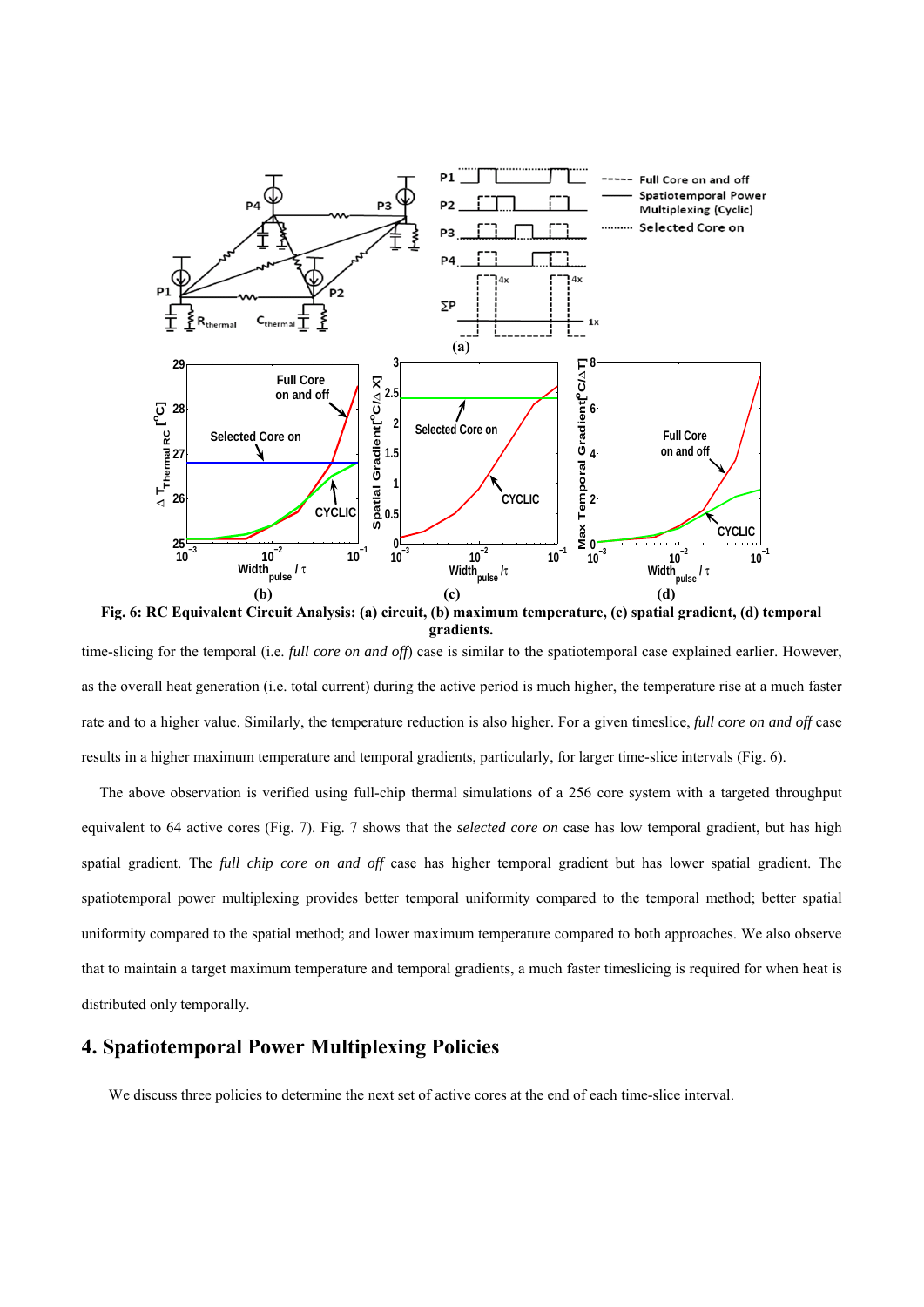![](_page_10_Figure_0.jpeg)

**Fig. 7: Spatiotemporal Power multiplexing: (a) maximum temperature, (b) spatial gradient, and (c) temporal** 

![](_page_10_Figure_2.jpeg)

#### **4.1. Random power multiplexing**

In this policy a random set of cores are activated at every timeslice, while currently active cores are deactivated. This can be achieved by using an on-chip random number generator that generates a new set of random number in every time slice. This is a proactive approach as no real-time temperature information is used. But the activation sequences of the cores are random resulting in increased complexity of state migration (i.e. transferring state information from one location to another). However, this policy allows a fine-grain control of the number of 'on' cores for highly time-varying parallel workload.

#### **4.2. Cyclic Multiplexing:**

A very simple but effective policy is the cyclic multiplexing policy (Fig.8). The entire chip is divided into smaller blocks called local areas. In our simulations, we divide the chip into 64 blocks of 2x2 cores each. To reduce thermal interaction between neighboring units, we initially placed active cores in checker board fashion. The active cores are then shifted after each timeslice, in a circular fashion as illustrated in Fig.8 [sequence:  $(a) \rightarrow (b) \rightarrow (c) \rightarrow (d)$ ]. This policy requires very simple hardware implementation and has a predefined core-activation sequence. As the cores are physically located in the vicinity of each other, cache sharing may also be possible which can significantly decrease the state transition time and energy (i.e. the energy associated with transferring data from one location to another). The primary disadvantage is that fine-grain control of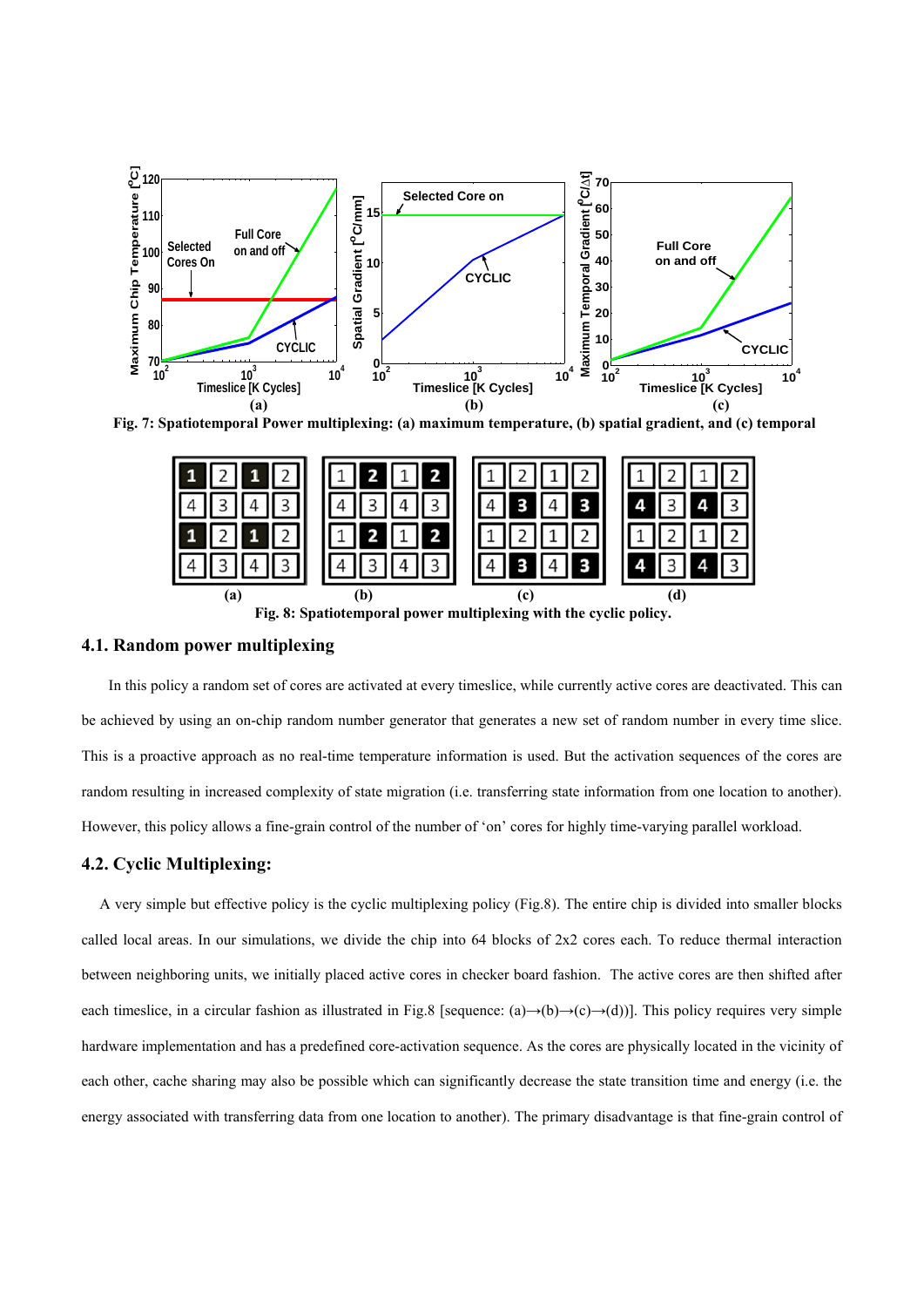![](_page_11_Figure_0.jpeg)

**Fig. 9: Effect of timeslice on random migration (a)Max temperature (b) core-to-core temperature distribution, (c) spatial gradient (d) spatial difference, (e) temporal difference , and (f) temporal gradient. The 100K refers to 100,000 clock cycles i.e. 33**μ**s for a 3GHz clock.** 

the number of 'on' cores is more difficult.

#### **4.3. Global Coolest Replace**

A partially reactive control approach using on-chip real-time temperature data is to replace the hottest 64 cores with the coolest 64 cores. This can help decrease the maximum temperature of the chip, as the coolest cores in the chip are turned on at the end of each timeslice. However, it requires complex implementation involving sampling of temperatures of all the cores and maintaining a sorted list of all the cores according to the instantaneous temperatures at the end of each timeslice. The core-activation sequence is also not predefined and the state migration can be costly (active cores may migrate to physically distant locations).

# **5. Modeling and Simulation Methodology**

We demonstrate the effectiveness of spatiotemporal multiplexing on a tile-type homogeneous 256-core processor in predictive 16nm technology [11, 12]. A complete circuit and/or architectural level simulation of this predictive many-core processor is currently not feasible. Hence, we have used the technology driven power estimation tool (Intsim) presented by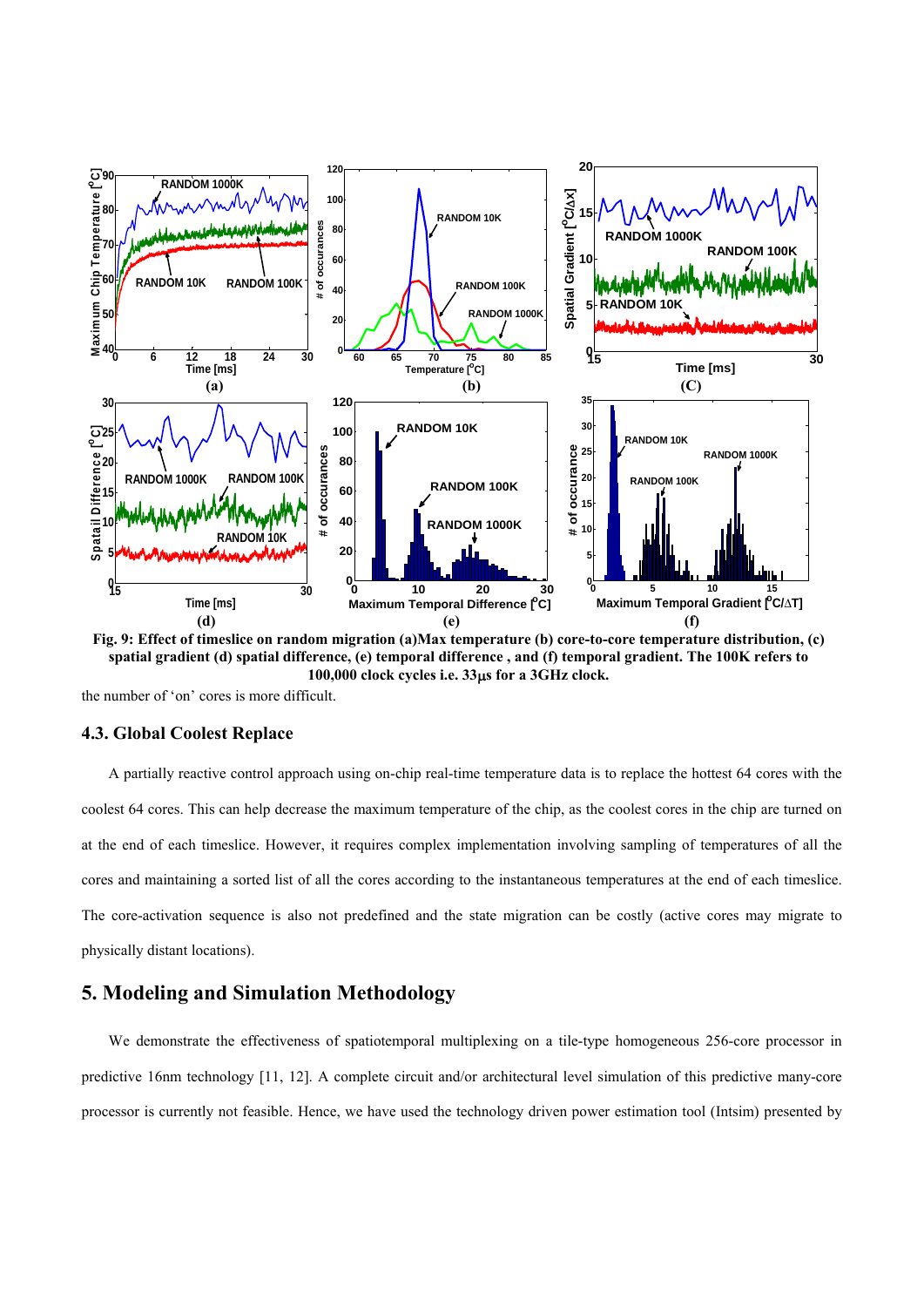Sekar et. al. to estimate the power of each core at 16nm [13-14]. The total power of a logic core is computed by taking the dynamic (assuming activity of 0.1) and leakage power of the logic gates including the wiring capacitance into account, the register and clock power, and the power associated with the repeaters in the signal interconnects [13]. The core power is determined by the system level parameters such as number of logic gates, the total silicon area of a core, operating frequency, etc. and the technology parameters such as feature size, device on/off current, threshold and supply voltage, interconnect dielectric thickness etc. The technology parameters are obtained from ITRS high-frequency logic process roadmap [1]. Each core is assumed to have 16 million gates, a local cache, and running at 3GHz frequency. Note the number of gates is much lower than that in the current microprocessor cores (to reflect simple cores) and the frequency is not scaled over the generations. For simplicity, we have neglected the cache power. Under these assumptions, we predict  $\sim$ 1.5W power per core. This is a reasonable estimate if we extrapolate the each core of 45nm microprocessors running at 3GHz which consumes  $\sim$ 100W of power [18]. Assuming a 2X reduction in switching capacitance in successive generations due to scaling and  $\sim$ 70% reduction of V<sub>DD</sub> as predicted by ITRS from 45nm to 16nm node, we obtain  $\sim$ 6W of power per-core. If we consider 3-4X reduction in core complexity, this reduces to  $\sim$ 1.5W-2W. We consider different numbers and locations of the active cores in a chip to emulate the time-varying power map. While the different number of active cores modifies the total power, the different locations only modifies the power map. The generated time-varying power map is coupled to the fullchip thermal simulator HotSpot to obtain the on-chip temperature distribution [17]. The spatiotemporal power multiplexing policies are used to dynamically vary the on-chip power map and estimate their effect of temperature distribution. Although this approach disregards the exact architecture details of the core, it brings important insights into the thermal behavior of the many-core systems.

## **6. Impact of Spatiotemporal Power Multiplexing**

We analyze the impact of spatiotemporal power multiplexing based proactive control mechanism on the thermal field. We show our results considering a throughput target of 64 active cores. Similar trends were observed for other throughput values as well.

#### **6.1. The effect of the Timeslice Interval**

 As the thermal behavior of the chip is similar to a distributed RC network, it is clear that a larger timeslice will lead to a higher maximum temperature and higher spatiotemporal non-uniformity (as explained in section 3). This is captured in Fig. 9 which shows the effect of time slice on maximum temperature, spatial gradient, temporal gradient, spatial difference, and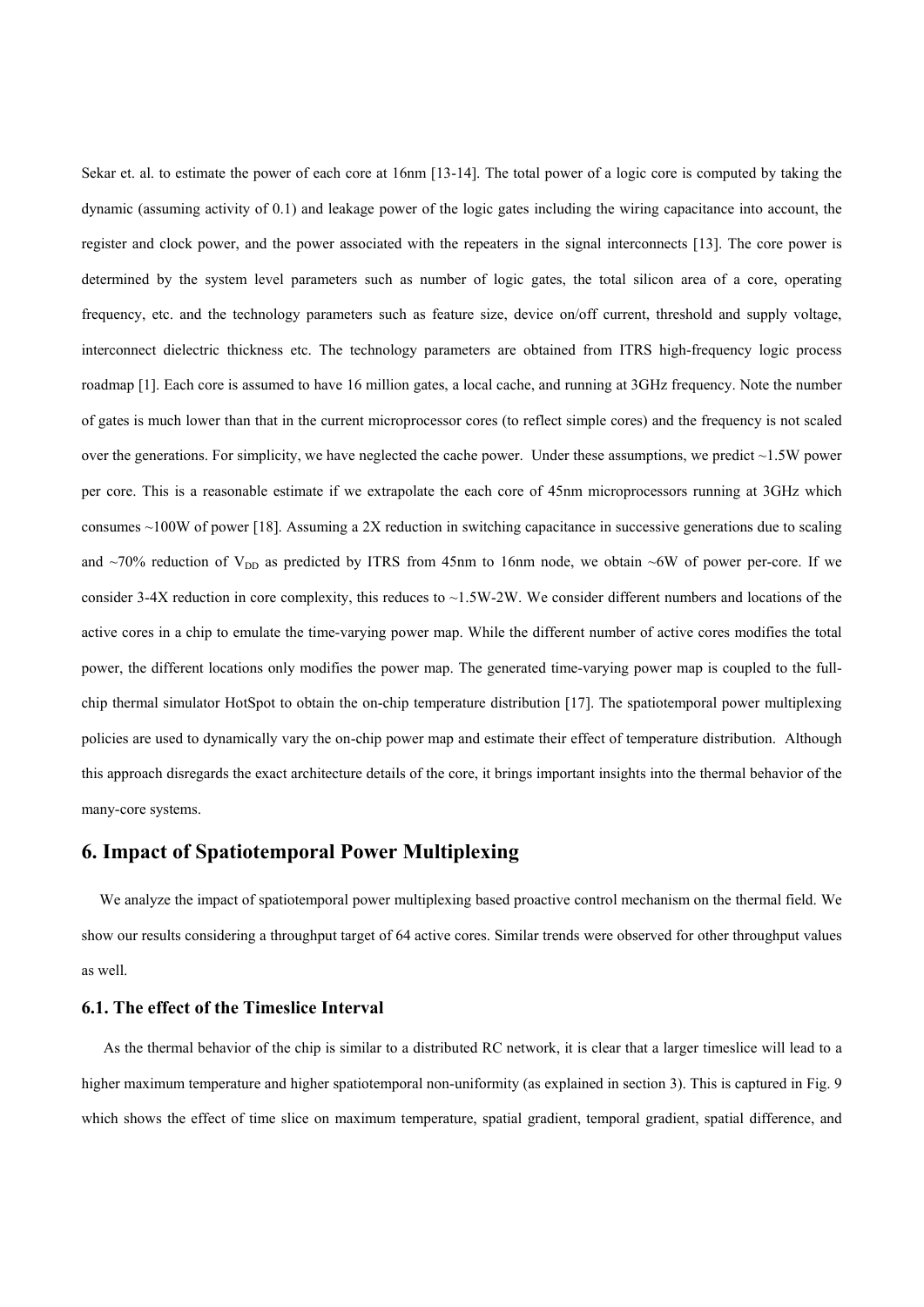![](_page_13_Figure_0.jpeg)

**Fig. 10: Effect of policies: (a) Max temperature, (b) spatial gradient, (c) temporal gradient, (d) spatial difference, and (e) temporal difference.** 

temporal difference. A smaller timeslice shows reduced maximum temperature (Fig. 9a). However, the improvement from 1000K to 100K is more pronounced than that from 100K to 10K clock cycles. A faster migration implies that core-to-core temperature variation is much less (Fig. 9b). Both the spatial difference and spatial gradient reduce with a faster timeslice (Fig. 9c,d). This implies that on-chip thermal variations are more uniform at all time instants which imply better functional reliability, cooling efficiency, and physical reliability. Finally, both the average value and core-to-core variations of temporal gradients and temporal difference of all cores reduce significantly at a faster timeslice (Fig. 9e,f). This implies all the cores have a lower thermal cycle (better reliability). Further, the reliability degradations across cores are similar.

#### **6.2. The effect of Migration Policies**

For a fixed timeslice, the effectiveness of the spatiotemporal power multiplexing depends on the policy. Our analysis shows that the cyclic policy realizes a much lower maximum temperature, spatial difference/gradients, and temporal difference/gradients (Fig. 10), i.e., for a fixed timeslice cyclic migration provides better uniformity. On the other hand, for a given maximum temperature or spatiotemporal uniformity target, the cyclic migration can be performed much less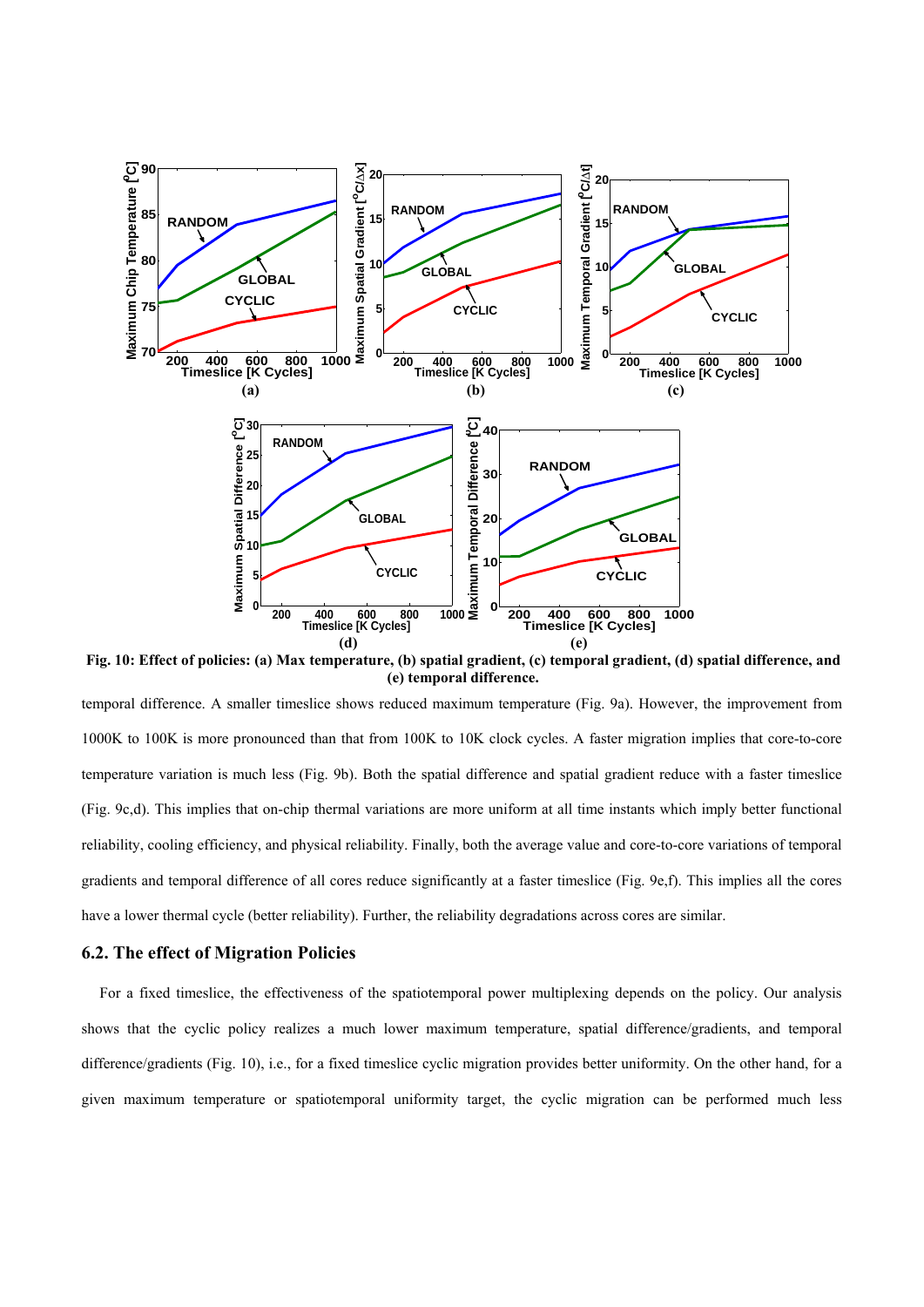![](_page_14_Figure_0.jpeg)

**Fig. 11: Effect of migration policies: (a) Compactness (b) Proximity, (c) Utilization, and (d) Core-to-core temperature variation** 

frequently. Hence, a co-design of the migration policies and timeslice is necessary to maximize the advantage. To understand the reason for the above mentioned differences, we estimate the physical compactness of the set of active cores over the entire time duration. The physical compactness is measured by computing the core-to-core distance between all pairs of cores in an active core set and estimating the inverse of the average of all the distances. A higher value of compactness implies the active cores are physically close which results in a faster rise in temperature. Fig. 11a shows the physical compactness distribution for different policies. The active core sets in the cyclic policy always has the same compactness (because of the checkerboard configuration). Note that both global coolest and random policy generates several instances of very high compactness leading to higher maximum temperature and spatiotemporal non-uniformity. This explains why cyclic policy performs better. However, to explain the difference between global coolest and random policies we estimate the thermal proximity, defined as the difference between the average temperature of current set of active cores and the next set of cores to be activated at each timeslice intervals. A more negative difference implies that migration is performed to a set of more cool cores. As expected, the global coolest policy always migrates to a much cooler set of cores compared to the random policy resulting in a lower maximum temperature compared to the random migration (Fig. 11b).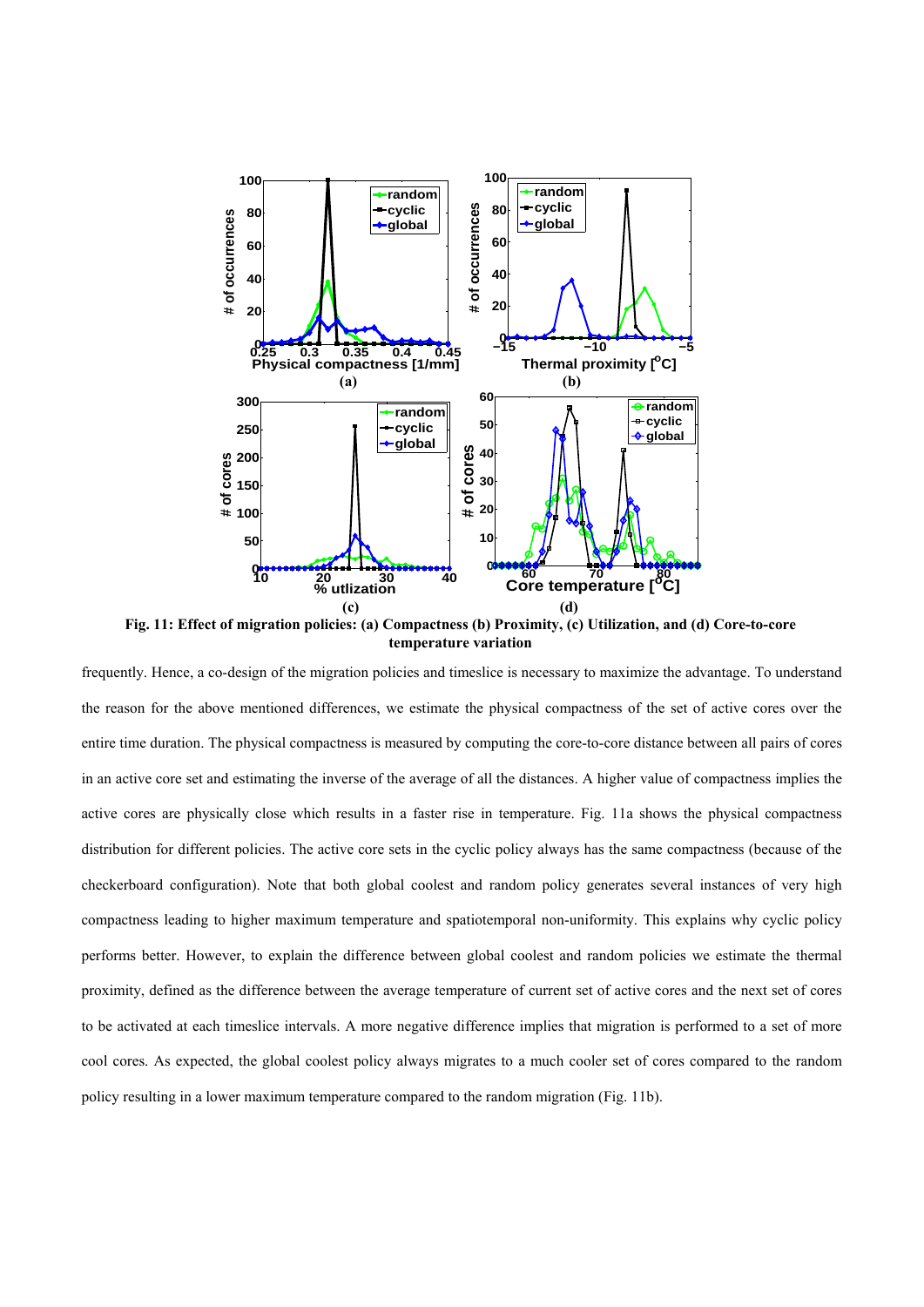One point to note here is that by executing power multiplexing, the utilization of any core per unit time is reduced. The cyclic policy ensures all cores have equal utilization (25%). However, the core utilization can vary between 15-35% for random and 20-30% for global coolest replace policies (Fig. 11c). This implies that while cores age at a similar rate for cyclic policy, the global coolest replace and random policy can result in different aging rates. The core-to-core temperature distribution is much tighter for the cyclic policy for a fixed timeslice (~1000K for Fig. 10d) condition.

#### **6.3. Effect on Delay and Leakage Variations**

By providing lower temperature and more uniformity, spatiotemporal power multiplexing helps to reduce the core-to-core delay and leakage variations. The delay variations are estimated considering an 8 stage FO4 ring-oscillator using 16nm predictive models [15]. Fig. 12 shows the histogram of delay and leakage increase (estimated for an inverter) compared to 45°C temperature, considering random migration policy for different timeslice. A lower on-chip delay and leakage variation implies a better functional reliability. From Fig. 11d we expect that cyclic policy will provide even lower delay/leakage spread.

#### **6.4. The Power overhead and overall Power Saving**

We estimate the power overhead of activation-deactivation of all possible cores at the same time (i.e. 64 cores are turned off and 64 cores are turned on). We assume during transition all internal nodes make transition (i.e. entire core capacitance switches). The switched capacitance is estimated from the power-per-core. Further, we consider all registers need to make transition for state migration. Finally, the transition of the supply network capacitance (estimated based on ITRS roadmap) and 10% additional core level decoupling capacitance is considered. However, as the per core switch capacitance is reduced at deep nanometer nodes and time-slicing is performed at very low frequency, the power overhead is very low (Table. 1). This is overshadowed by the dynamic and leakage power saving achievable by operating the system at a lower voltage. This is permissible as lower temperature implies that same target frequency can be achieved at a lower voltage (Table. 1, estimated based on the ring-oscillator simulation in predictive 16nm models [15]). Compared to 'Selected Core on' (i.e. with no transition case), even with random migration policy, the overall power saving (i.e. after accounting for the additional transition power) can be  $\sim$  5-6%.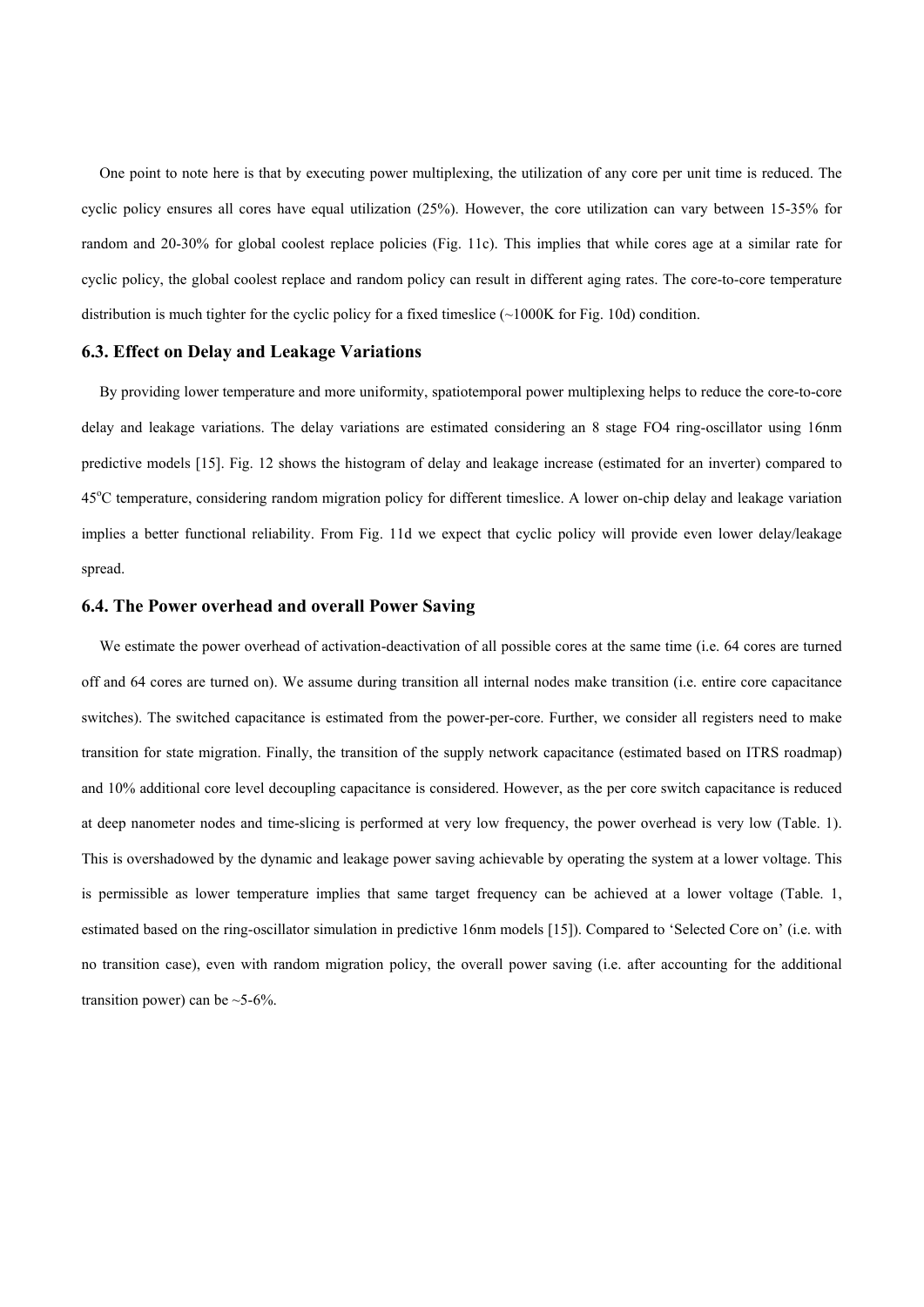![](_page_16_Figure_0.jpeg)

**Table. 2: Results with 4X lower Power Density and 10000K Timeslice** 

|        | Max<br>Temp.<br>l∘Cl | <b>Spatial</b><br><b>Difference</b><br> °C | <b>Spatial</b><br>Gradient<br>$[°C/\Delta x]$ | <b>Temporal</b><br><b>Difference</b><br>I°Cl | <b>Temporal Gradient</b><br>$[°C/\Delta t]$ |
|--------|----------------------|--------------------------------------------|-----------------------------------------------|----------------------------------------------|---------------------------------------------|
| Random | 64.63                | 17.32                                      | 11.53                                         | 18.19                                        | 14.95                                       |
| Cyclic | 59.52                | 11.42                                      | 8.61                                          | 11.92                                        | 10.38                                       |

#### **6.5. Discussion**

We analyze the impact of variation in the active power of a core (Normal distribution with standard deviation of 20% of nominal value) and non-zero power in the deactivated mode (finite leakage in case of state-preserving supply gating i.e. voltage is not reduced to '0'). Our analysis shows that these conditions will increase the maximum on-chip temperature requiring a smaller time-slice interval. Also, we study the effect of a lower power density for each core. Since lower power density implies reduced heat generation in each active core, a much larger time-slice interval can be used to control the maximum temperature and uniformity for all policies. As in case of the higher power density, the cyclic policy shows better performance compared to the random approach (Table. 2)

## **7. Summary**

We have analyzed the unique thermal behavior in many-core system to show that the thermal field in many-core systems can have significant spatiotemporal non-uniformity. Hence, global management of the thermal field to reduce such nonuniformity along with the maximum temperature is necessary in many-core systems. We have presented spatiotemporal power multiplexing at fixed time intervals (timeslice) as a feasible approach for thermal field management. The key idea is to distribute the generated heat in space and time to reduce temperature as well as maintain uniformity. Several migration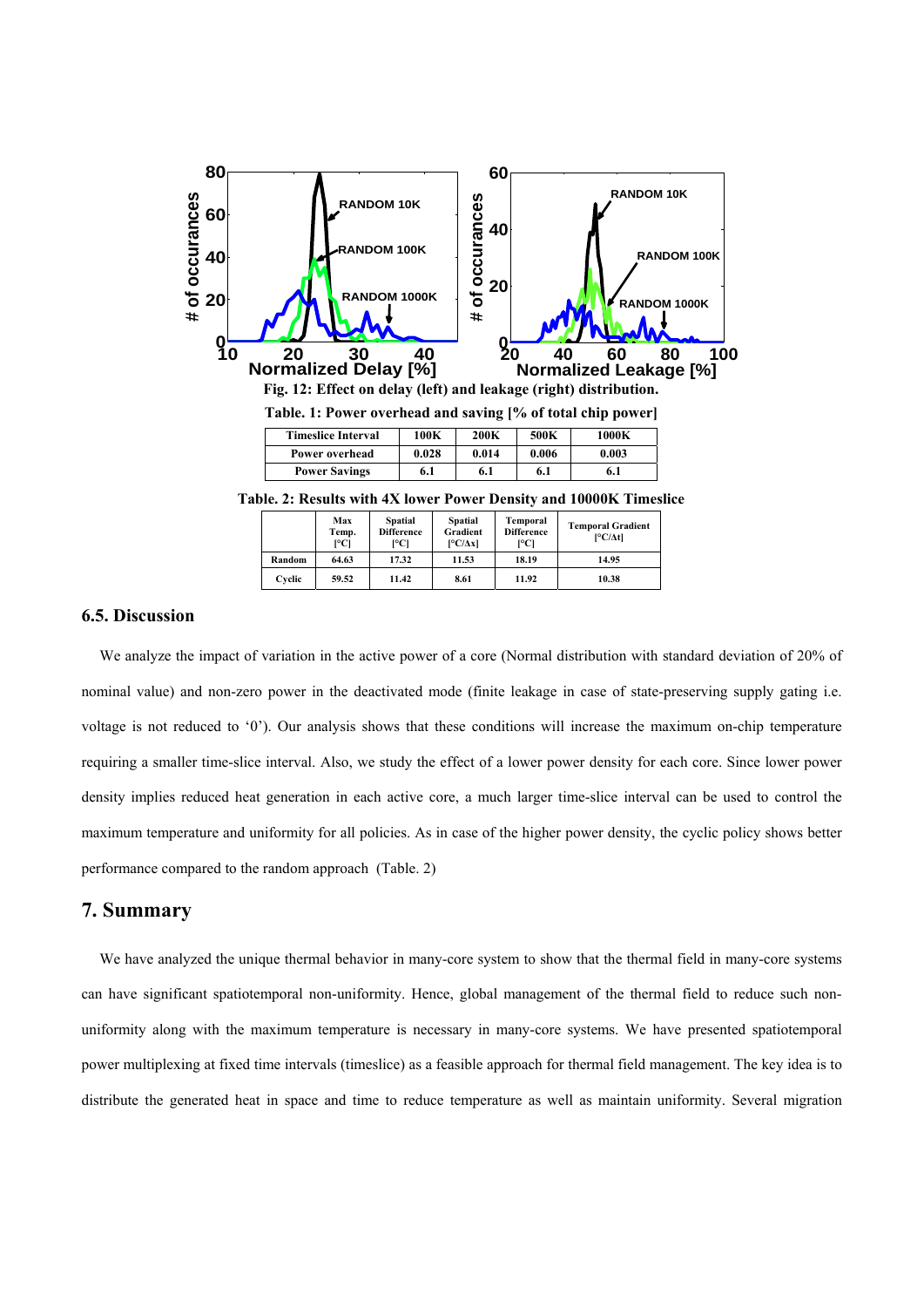policies are discussed. The effects of migration policies and timeslice on the thermal management are estimated. Our analysis shows that timeslicing provides effective proactive management of the thermal field to reduce maximum temperature, spatial and temporal gradients.

# **8. References**

- [1]. International Technology Roadmap of Semiconductors, 2008.
- [2]. S. Borkar, Thousand Core Chips **-** A Technology Perspective, Design Automation Conference, 2007. DAC '07, pp. 746 – 749
- [3]. A. Coskun, et. al, "Static and Dynamic Temperature-Aware Scheduling for Multiprocessor SoCs", IEEE TVLSI 2008
- [4]. D. Brooks, et. al, "Dynamic Thermal Management for High-Performance Microprocessors", HPCA 2002
- [5]. P. Chaparro, et. al, "Understanding the Thermal Implications of Multicore Architectures", IEEE Transaction on Parallel and Distributed Systems, 2007.
- [6]. R. McGowen, et. al, Power and temperature control on a 90-nm Itanium family processor, IEEE JSSC, January 2006. pp. 29-237.
- [7]. J. Tschanz, et. al., "Adaptive Frequency and Biasing Techniques for Tolerance to Dynamic Temperature-Voltage Variations and Aging," ISSCC, 2007.
- [8]. J Srinivasan, et. al, "The Case for Lifetime Reliability-Aware Microprocessors," ISCA, 2004, pp. 276- 287.
- [9]. V. Gektin, et. al, "Substantiation of Numerical Analysis Methodology for CPU Package with Non-uniform Heat Dissipation and Heat Sink with Simplified Fin Modeling", Thermal and Thermomechanical Phenomena in Electronic Systems, 2004.
- [10]. K. Sankaranarayanan, et., al, "A Case for Thermal-Aware Floorplanning at the Microarchitectrual Lelvel", Journal of Instruction-Level Parallelism, 2005.
- [11]. S. Bell, et. al., "TILE64 Processor: A 64-Core SoC with Mesh Interconnect," IEEE ISSCC, 2008, pp. 88-598.
- [12]. S. R. Vangal, et. al. An 80-Tile Sub-100-W TeraFLOPS Processor in 65-nm CMOS, *IEEE Journal of Solid-State Circuits*, vol. 43, no. 1, Jan. 2008, pp. 29-41
- [13]. D. C. Sekar, et. al, Intsim: a CAD tool for optimization of multilevel interconnect networks, IEEE/ACM ICCAD, 2007.